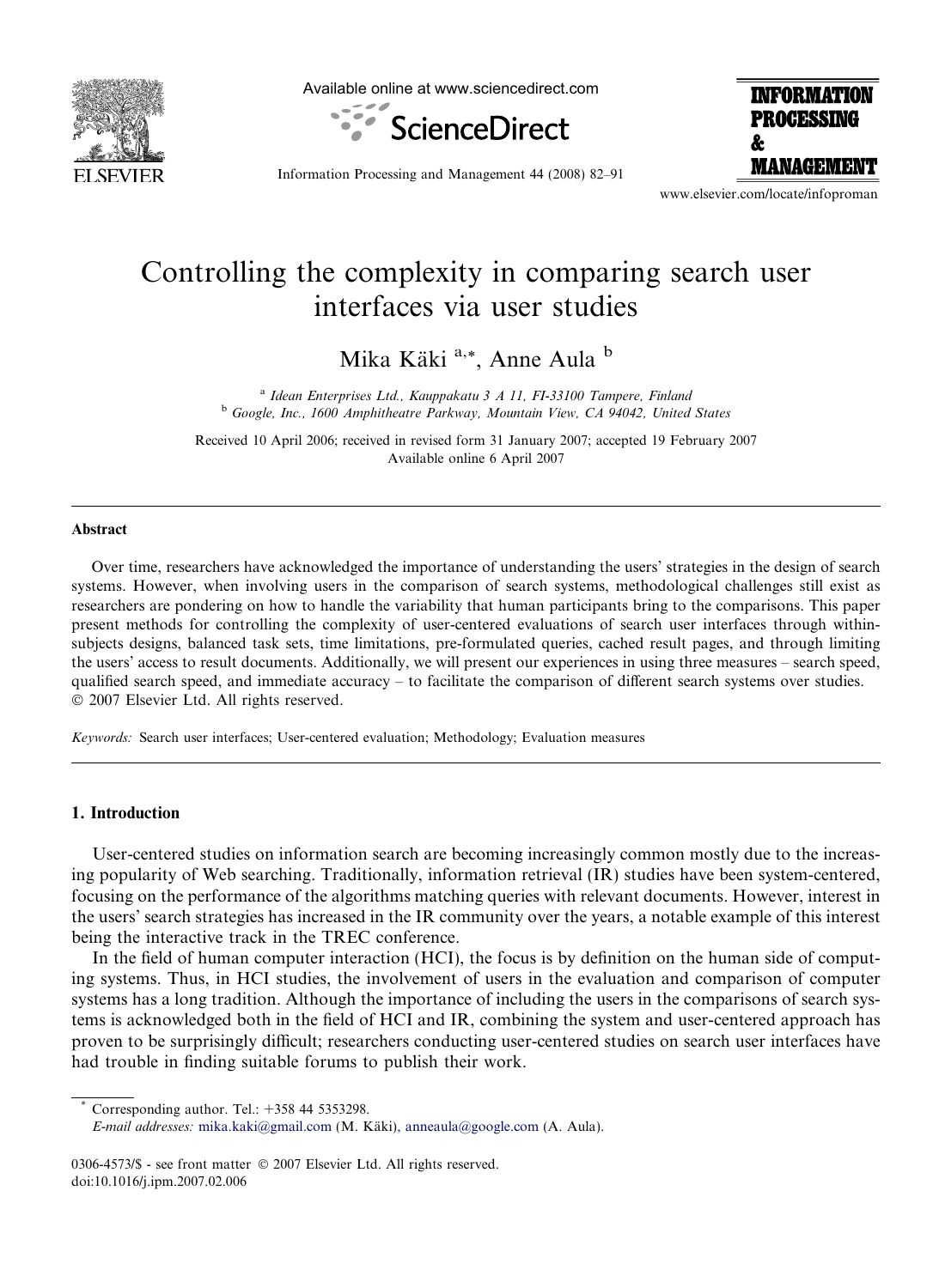In Tampere Unit for Computer–Human Interaction (TAUCHI) at the University of Tampere, search user interfaces have been studied extensively with a user-centered approach over the past years. This paper shares our experiences on the methodological issues we have learned when conducting experimental comparisons of Web search user interfaces. This paper provides a coherent view of the methods and measures we used in our studies. Individual studies along with methods and metrics have previously been presented in separate publications, but this paper focuses on the strengths and weaknesses of these methods and metrics in order to assist researchers to choose the appropriate methodological approach when planning and conducting experimental comparisons of search user interfaces.

We will discuss two issues that play a major role in user-centered search user interface comparisons:

- 1. Variance brought to the test setup by the involvement of users. This variance can compromise the validity of the experiment if not handled properly as the measured effects may be smaller than the variance caused by the user's personal characteristics. Based on our experience, relatively radical actions can and should be used to control the variance present in the user-centered search studies.
- 2. The use of appropriate measures. Appropriate measures enable and facilitate comparisons between studies and allow robust and useful conclusions to be made.

Partial solutions to these problems can be found from the previous studies reporting individual experiments. This paper combines the methodological suggestions and discusses their implications in detail.

Of the four phases of searching (query formulation, search execution, result evaluation, and possible query reformulation), our studies have mainly focused on enhancing the result evaluation phase through new user interface solutions. In evaluating these solutions, we have successfully employed balanced task sets, limited the users' time in the search tasks, used pre-formulated queries, and restricted the users' access to result documents. Certainly, the restrictions raise questions about ecological validity, but they can be largely overcome by utilizing the methods when the research questions are suitable for an experimental study and by conducting complementary studies with other methods, such as log studies (Käki, 2005b).

In measuring the success of search user interfaces, we have employed the existing measures of interactive precision and recall ([Veerasamy & Belkin, 1996; Veerasamy & Heikes, 1997\)](#page-9-0). However, in the course of our research, a need for measures that would capture the characteristic user behavior in web searching rose. Thus, we proposed two search speed measures and a measure called *immediate accuracy* to capture the success specifically in Web searching. These measures have revealed new insights on the systems and are a good addition to the toolbox for user-center evaluations.

# 2. Related work

Although the evaluation of search systems becomes more challenging when users are involved in the process, the popularity of this approach has grown over the years [\(Savage-Knepshield & Belkin, 1999\)](#page-8-0). There are numerous methods for collecting data about the use of search systems, such as transaction logs [\(Jansen &](#page-8-0) [Pooch, 2001; Silverstein, Marais, Henzinger, & Moricz, 1999; Spink, Wolfram, Jansen, & Saracevic, 2001](#page-8-0)), observing the use of a search system (Aula & Käki, 2003; Aula & Käki, 2005; Jones, Bruce, & Dumais, [2001\)](#page-8-0), questionnaires (Aula, 2003; Aula, Jhaveri, & Käki, 2005), and experimental studies [\(Brajnik, Mizzaro,](#page-8-0) [& Tasso, 1996; Dumais, Cutrell, & Chen, 2001; Hertzum & Frøkjær, 1996; Heimonen & Jhaveri, 2005; Paek,](#page-8-0) [Dumais, & Logan, 2004; White, Ruthven, & Jose, 2002\)](#page-8-0).

In user-centered comparisons of search user interfaces, the comparison is often made in relation to the three main aspects of usability, namely, effectiveness, efficiency and satisfaction, as defined in [ISO-9241-1 standard](#page-8-0) [\(1998\)](#page-8-0). In this standard, effectiveness is defined as the ''accuracy and completeness with which the users achieve specific goals'' with the system, efficiency refers to the needed resources for achieving goals with the system, and satisfaction to the user's attitudes towards using the system. In user-centered evaluations of search interfaces, it is important to measure all of these aspects of usability as the different aspects do not always correlate [\(Frøkjær, Hertzum, & Hornbæk, 2000](#page-8-0)).

The results of the search interface comparisons are often reported in figures related to effectiveness (e.g., percentage of tasks completed) and/or efficiency (e.g., task times) ([White et al., 2002; Woodruff, Faulring,](#page-9-0)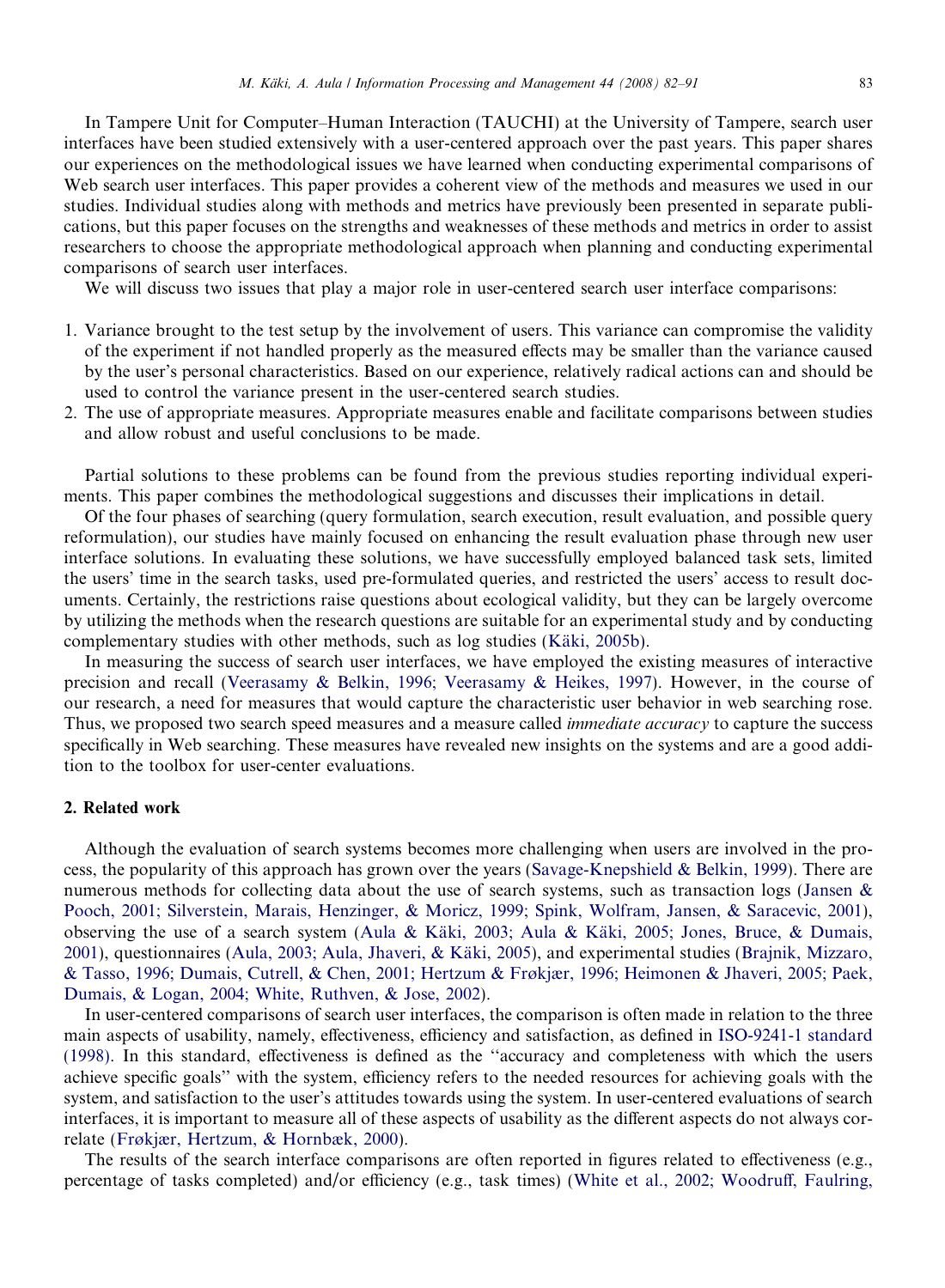[Rosenholtz, Morrison, & Pirolli, 2001](#page-9-0)). Often, these two figures are reported separately. In addition to these objective measures for search success, the role of the user's perceived success and subjective satisfaction has been emphasized by several researchers ([Su, 1994; Tague & Schultz, 1988; White, Ruthven, & Jose, 2003](#page-8-0)). The most common methods for collecting information on subjective satisfaction are interviews ([White](#page-9-0) [et al., 2002; Woodruff et al., 2001\)](#page-9-0) and questionnaires ([Brajnik et al., 1996; White et al., 2002, 2003\)](#page-8-0).

When comparing the usability of search user interfaces, the study setup needs to be controlled to assure that the observed differences are due to the differences in the interfaces rather than some confounding variables. However, the level of control varies between studies: users can perform tasks in their normal context while the researcher remotely logs their actions ([Anick, 2003; Hertzum & Frøkjær, 1996](#page-8-0)) or the study can be conducted in a laboratory where the researcher can carefully control the situation [\(Topi & Lucas, 2005; Woodruff](#page-9-0) [et al., 2001](#page-9-0)). In the former, the ecological validity of the study is perhaps higher, but the results may otherwise be harder to interpret due to the uncontrolled factors.

We have concentrated in experimental studied that have mostly been carried out in a laboratory setting. Such an approach allows and also requires a great deal of control. Next, we will discuss the controlling methods we have employed.

# 3. Controlling complexity

Controlling the large number of variables that enter the test situation along with the user is a major challenge in user-centered studies. We have successfully utilized several methods to ensure that only the phenomenon of interest, namely, the user interface, varies while the other factors are controlled.

#### 3.1. Experimental design

The users' characteristics such as search and domain expertise, age, and cognitive style are known to have a large effect on the search process (Aula, 2003; Aula & Käki, 2003; Aula et al., 2005; Ford, Miller, & Moss, [2005; Lazonder, Biemans, & Worpeis, 2000](#page-8-0)). In addition, the type of the search task has an effect on the strategies that people use ([White & Iivonen, 2001\)](#page-9-0).

To control the effect of the user-related factors, we find the *within-subjects design* to be appropriate. In this design, all the participants use all the tested interfaces and thus, the users' personal search strategies remain constant over the tested interfaces and variation decreases. This conclusion is in line with several TREC interactive track guidelines from the past years (e.g., [TREC interactive track guidelines, 1999, 2000, 2002](#page-9-0)).

Although being an attractive solution by minimizing the variability caused by individual differences, the within-subject design poses also challenges. One problem is that the presentation order of the compared systems may have an effect on the users' performance and preferences. This, however, can normally be controlled by counterbalancing the presentation order between the users.

Another and a more serious shortcoming in the within-subjects design is that the same tasks cannot be used with each compared interface because the participants learn the solutions and successful strategies on the first encounter. The obvious solution of using different tasks may, however, introduce additional variance to the setup.

To decrease the variance caused by the different tasks, we have used *balanced task sets*. To use balanced task sets, equally many task sets are required than there are conditions in the test. Each task set is used once in a test, in one condition. To make the task sets as similar as possible, we have found it useful to create pairs (or number of interfaces to be compared) of tasks, the difficulty and topics of which are as similar as possible. In practice, it is often enough to just modify one term from the task description, for example: ''Find Chinese restaurants in New York'' and ''Find Chinese restaurants in Los Angeles''. Keeping the topics in the pairs of tasks constant is advisable as it reduces the effects that the users' interest in different topics may have on their performance.

For creating realistic tasks, we have used common topics from actual Web searches (e.g., [Spink, Jansen,](#page-8-0) [Wolfram, & Saracevic, 2002\)](#page-8-0). Although we have verified the successfulness of the task set balancing with pilot tests, in reality, it is practically impossible to create two tasks sets that would be equally demanding. Thus, it is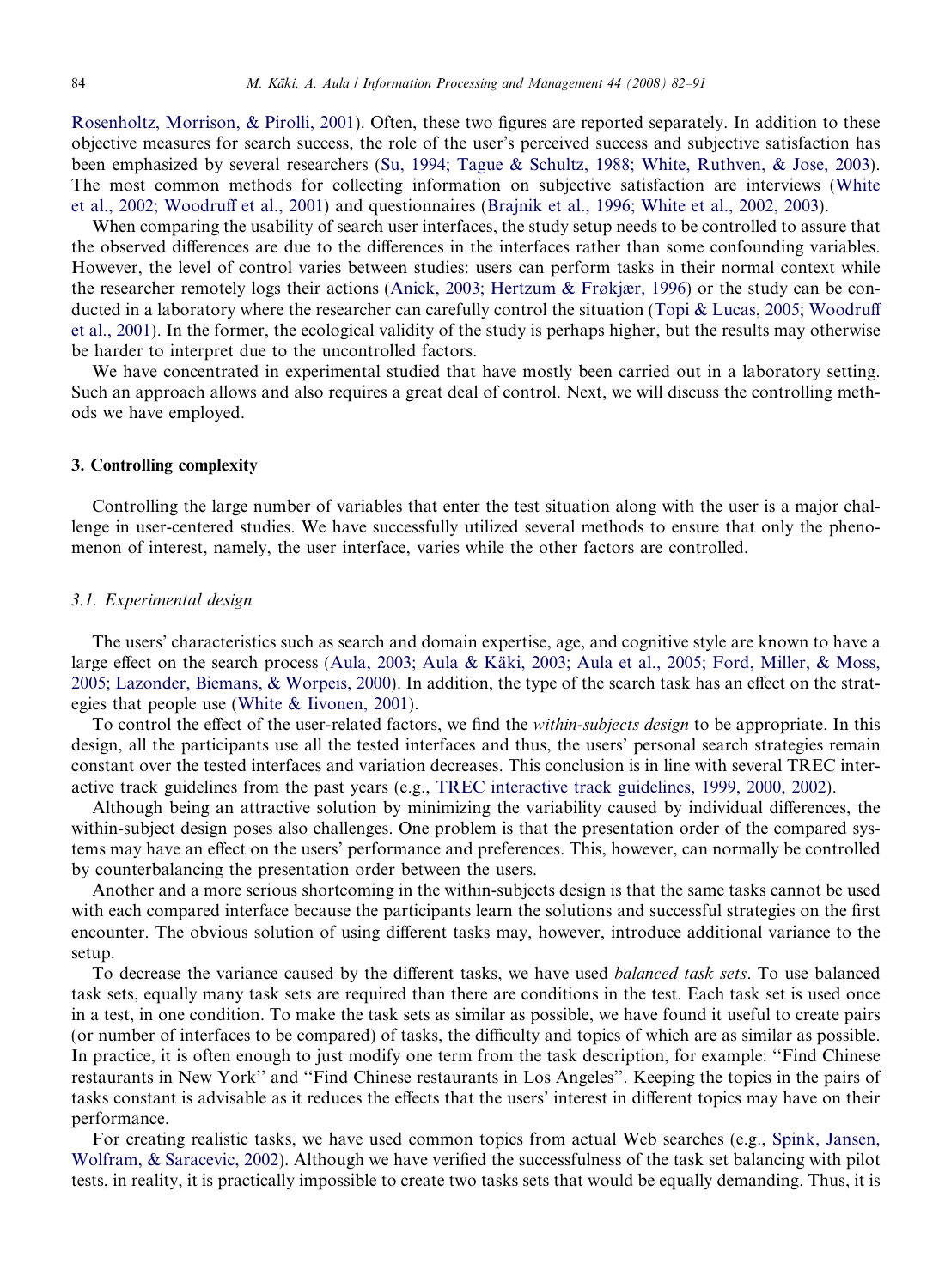always advisable to statistically analyze whether the task sets had an effect on the dependent variables of the study despite of all the precautions.

Another problem with balanced task sets, in addition to them being laborious to construct, is that they may introduce some learning effects. In the example above, it is possible that the user discovers a smart search strategy for that kind of a problem on the first encounter. The second condition would then benefit from the learning effect. We have simply used the test moderator's judgment to decrease this risk by removing the tasks affected by learning effects based on the pilot test observations.

For controlling the variation caused by different task sets, we have used a *counterbalanced* design so that each task set is used with each interface equally many times and that the presentation order of the task sets and interfaces is balanced. For such balancing, the well-known Latin Square is a useful aid. While counterbalancing removes major issues, it is not a magic tool to make test setup right. Selection of the tasks and balancing of the task sets are crucial for the reliability of the test setup.

#### 3.2. Pre-formulated queries and cached result pages

Even for exactly the same task, the queries the searchers formulate vary vastly. Without control, task times with the interfaces may be different because the queries happened to be poor in one interface and good in the other. When the users' query formulation skills are not in the focus of the study, we have utilized pre-formulated queries and cached result pages. This way, the researcher can eliminate some variation from the test setup and be more confidential that the measured differences are due to the differences in the user interfaces.

The challenging aspect with the pre-formulated queries is to choose the query terms wisely  $-$  so that the results also apply outside of the experiment and that the queries resemble queries that the users would normally make. Having conducted numerous studies where the users formulate their own queries [\(Aula, 2003,](#page-8-0) 2005; Aula & Käki, 2003; Aula & Nordhausen, 2006), we have gained a good understanding on the terms the users typically select as query terms given the task description. Additional guidance for formulating realistic queries can be found from pages reporting common queries (e.g., [http://www.google.com/press/zeit](http://www.google.com/press/zeitgeist.html)[geist.html\)](http://www.google.com/press/zeitgeist.html), as well as from studies on transaction logs ([Jansen & Pooch, 2001; Silverstein et al., 1999;](#page-8-0) [Spink et al., 2001](#page-8-0)).

The main shortcoming with pre-formulated queries is that it is unfortunately possible for the researcher to deliberately choose the query terms so that her own interface wins the comparison. In fact, this may happen even for researchers with good intentions if they do not pay attention to the selection of query terms. Unfortunately, we have not come across with techniques to ensure fairness of the queries. One way to lessen the problem is to have the researchers always report the tasks they used along with the pre-formulated queries. Surprisingly, this essential information is often excluded from publications. Another shortcoming of preformulated queries is that they are not suitable for studies where the quality of the result set is in focus or when the interface specifically tries to aid users in query formulation.

To avoid the variance caused by the changing contents of databases and varying network delays, it is beneficial to locally save the result pages for the pre-formulated queries. With this approach we can be sure that all participants see exactly same set of results for a given query in a well controlled time-frame.

# 3.3. Time and data restrictions

From log studies, we know that the web searchers typically only evaluate one result page of ten results per query [\(Jansen & Pooch, 2001](#page-8-0)). However, in several of our early attempts to compare search interfaces, we noticed that users are often overly thorough in the test situation: they may spend several minutes evaluating the result list, which is not likely to happen in the real usage. Thus, we imposed a time limitation whereby the time the users had per task was limited to, for example, 1 min. According to our experiences, this limitation made the users' behavior closer to the real search behavior as seen from the transaction logs and thus, made our data more realistic.

The time limitation is not without problems: it may stress the participants as they may feel that they would have performed better given more time. Careful instructions emphasizing that whatever can be found in the given time is acceptable, can lessen the anxiety. In addition, the time restriction complicates the use of task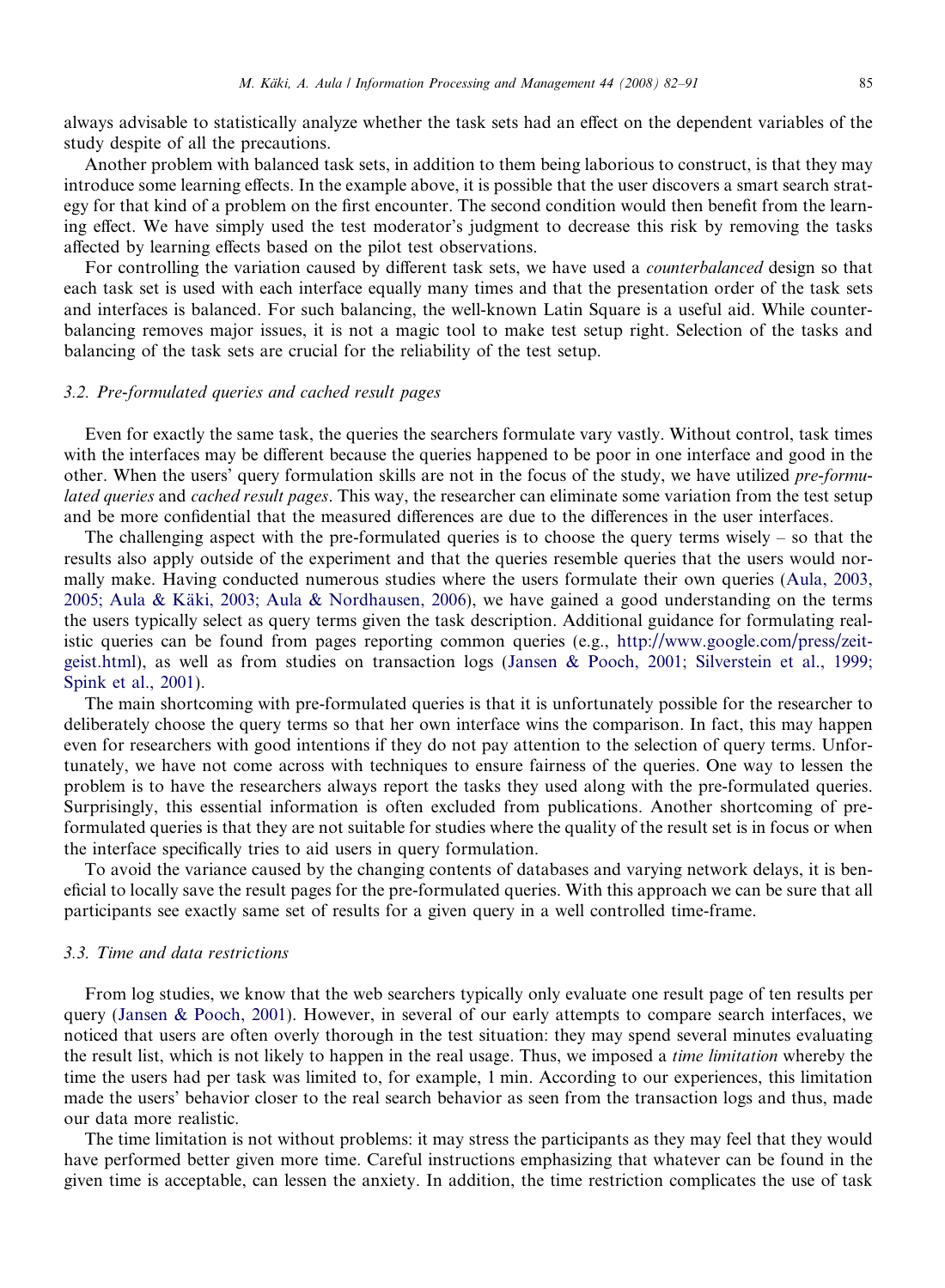time as a measure. Especially a tight limitation causes a ceiling effect and most of the task times will be exactly the given limit. However, this can be overcame by certain measures, such as search speed (discussed in Section [4.3\)](#page-5-0).

Without proper control, the task time can easily contain activities that are not dependent on the quality of the search interface, such as, browsing through hyperlinks and reading the result pages. Additionally, going through information on web pages inevitably changes the users' understanding on the search task. If different users face different information during the test, their behavior may change unexpectedly and due to reasons that are not related to the search user interface. To eliminate these sources of variability, we have restricted the users' access to web content by disabling the links from the result page. This way, all the users see the same information (namely, result summaries) and the only factor that varies between the users is the interface. In these studies, the users have selected relevant-looking results by selecting a checkbox by the summary or by clicking on its title. Thus, the user interface looks realistic, but the behavior is modified to match the needs of the experimental setting.

# 4. Making comparisons easy with measures

An essential part of comparing search user interfaces is to utilize effective measures that focus on meaningful differences. In the context of comparing search user interfaces from the user-centered perspective, meaningful differences are, for example, differences in the user's performance (e.g., effectiveness and efficiency). In addition to that, measures dealing with the overall user experience are important to take into account, as the willingness to use the system is largely dependent on the user's perception of the system. Although we do feel that both performance and user experience factors need to be considered when evaluating search user interfaces, this paper purposefully concentrates on measures that capture the differences in the user's performance leaving the measures related to user experience out of discussion.

Even the performance measuring practices in the field vary considerably, which makes it difficult to understand the results from different studies and practically impossible to compare them. Good measures make comparisons within one study easy and also facilitate comparisons between different studies. For this purpose, we have found suitable measures from the earlier research and proposed a few new ones.

## 4.1. Interactive precision and recall

The traditional measures of precision and recall are the cornerstones of the research on information search. However, in user-centered studies, these measures are not effective as they do not consider the users' actions. In response to this problem, Veerasamy and colleagues ([Veerasamy & Belkin, 1996; Veerasamy & Heikes,](#page-9-0) [1997](#page-9-0)) have proposed modified versions of the measures: *interactive recall* and *interactive precision*. Interactive recall measures the percentage of the relevant documents in the result set that were selected by the user whereas interactive precision states the proportion of relevant documents within the selected documents. In our studies, we have found these measures to be useful and to provide interesting information on the compared systems.

#### 4.2. Immediate accuracy

When using web search engines, users typically open only a couple of documents per each query for closer inspection (Spink et al., 2001). *Immediate accuracy* captures the relevancy of these selections (Käki, 2004).

Immediate accuracy is a cumulative measure that states the proportion of cases where the users have found at least one relevant result by the nth result selection. Immediate accuracy of 85% by second selection means that in 85% of the cases (tasks) the users have found at least one relevant result by the time they have selected two result documents. Higher immediate accuracy means better success with this search style. It is noteworthy that immediate accuracy rarely reaches 100% meaning that not everyone will find a relevant result for each task.

We have employed this measure in several experiments (Käki & Aula, 2005; Käki, 2005a, 2006) and have found meaningful differences between interfaces with it. The results of this measure are easy to understand and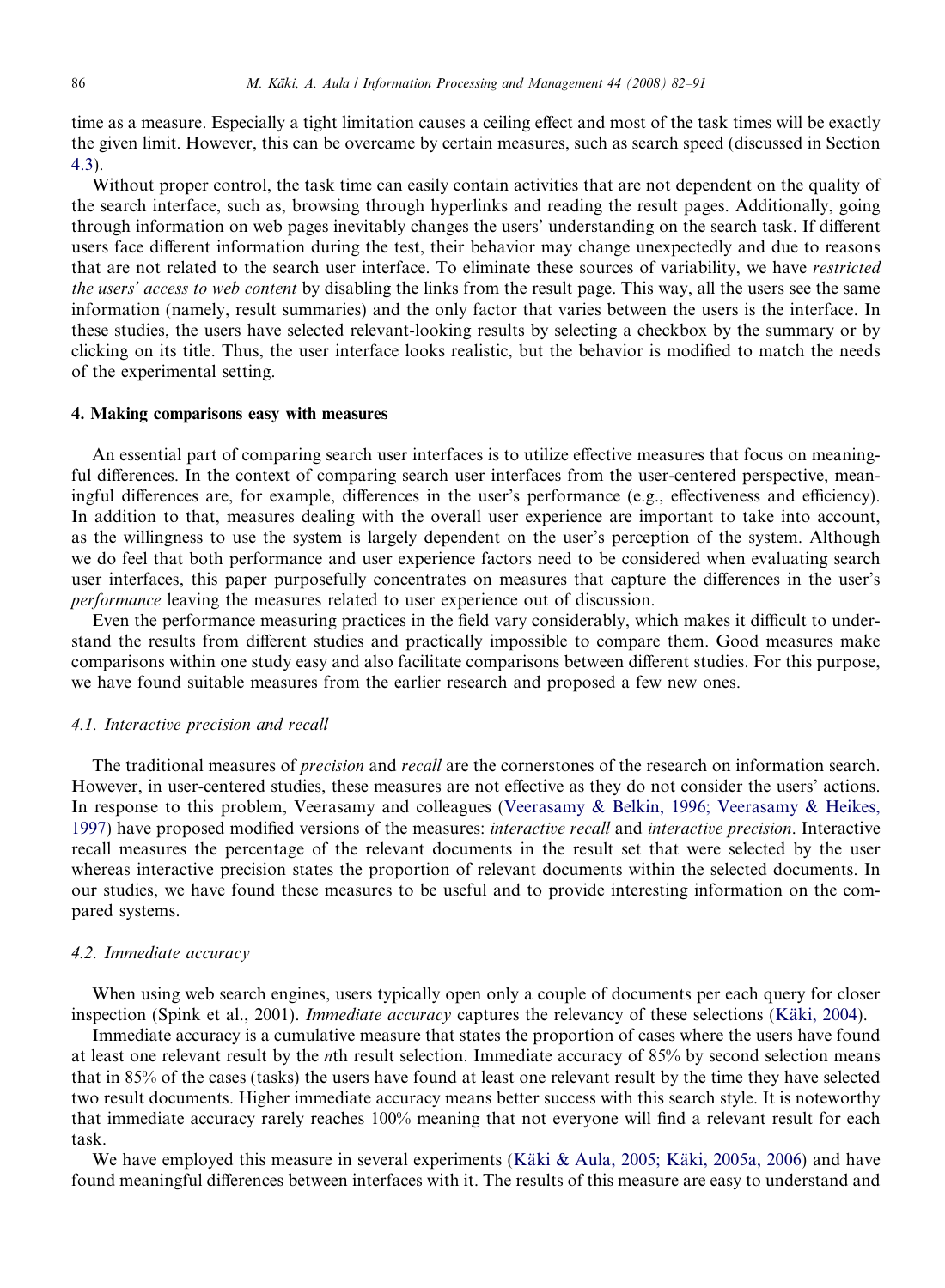<span id="page-5-0"></span>seem to reflect the web search behavior well. In addition, being a proportional measure, the measure makes it easy to compare different systems.

# 4.3. Search speed

Users' search speed is one of the core measures in the user-centered evaluations and thus, we were surprised to see that there was no established measure for it. Previous studies frequently report raw measurements (e.g., task time and number of selected results) from the test setups, which are difficult to compare even within one study due to the lack of normalization. For example, it is not easy to see if System1 that takes on average, 10.10 min to find 16.44 answers is better or worse than System2, with which users can find 12.26 answers in 30.64 min (data from [Pirolli, Schank, Hearst, & Diehl, 1996\)](#page-8-0).

To overcome this problem, we proposed a proportional *search speed* that is measured in answers per minute (APM) (Käki, 2004). With search speed, the relationship of the previous two systems is evident, as System1 gets 1.62 APM and System2 gets 0.40 APM. In addition, these figures make it easy for the reader to understand the magnitude of speed that is achieved considering the constraints posed by the test setup. Although a normalized measure is used, the comparison between different studies is not trivial. Test setup has a vast effect on the results and the measure does not take this effect into account.

To enhance the comparisons even further, we introduced the measure of *qualified search speed* that considers the quality of the results in addition to time. It is measured in answers per minute for a relevancy category. Our example System1 could yield 1.32 irrelevant and 0.3 relevant results per minute. If System2 yielded 0.4 relevant results per minute, the qualified search speed reveals that System2 is better although the raw search speed suggested otherwise. In our studies, this measure has revealed that the source of performance difference is typically the increase in *relevant speed* while the *irrelevant speed* has remained nearly constant.

#### 5. Applying the methods and metrics

To better understand how the proposed methods could be used in experimental comparisons of search user interfaces, we will present a few examples. The examples are based on our own studies where the methods were developed and applied.

## 5.1. Investigation of the readability of search results

[Aula \(2004\)](#page-8-0) compared three different result presentation styles in effectiveness and efficiency (task time and error rate). All of the presentation styles contained exactly the same textual information, only the text layout and the use of bolding of query term occurrences varied between the conditions. The study used a within-subjects design where all the participants completed tasks with all three presentations styles. To make it possible to compare the task times between presentation styles, we prepared three balanced task sets (1, 2, and 3), where the corresponding tasks closely resembled each other. For example, for the task ''Who is the principal of the University of Oulu'' only the name of the university would change between task sets but the task would otherwise be the same. All of the tasks were simple fact-finding tasks with only one correct answer.

To control the variance caused by users' formulating different queries, *pre-formulated queries* were used. Again, the queries were formulated so that they closely resembled one another (e.g., ''principal university oulu'', ''principal university helsinki'', ''principal university tampere''). These queries were submitted to a search engine and the first ten results were saved for each query. During the experiment, the participants interacted with the cached result pages instead of real web content to avoid variance caused by network delays or the index of the search engine changing between participants. Furthermore, we restricted the users' access to web content; the next task was presented immediately after the users clicked on the title of the result they thought contained the answer to the fact-finding task.

The combinations of task set  $(1, 2, 3)$  and presentation styles  $(A, B, and C)$  were counterbalanced between participants using Latin Square. In practice, this meant that participant 1 would see first style A with tasks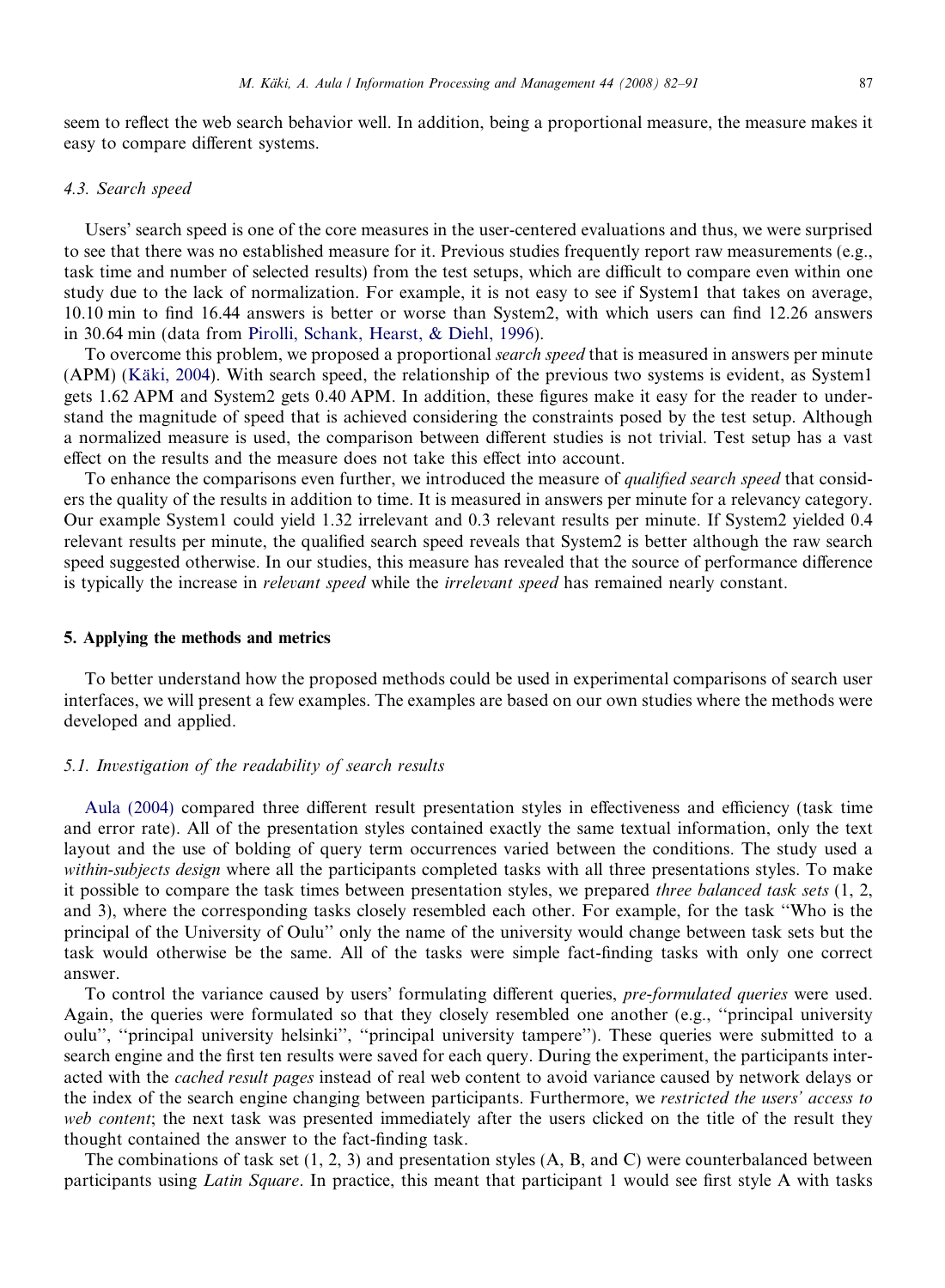from task set 1, then style B with task set 2, and finally, style C with task set 3. For participant 2, the order would be A2, B3, and C1 and for participant 3 A3, B1, and C2. For the next three participants, the order of presentation styles was B, C, and A (the order of task sets remained constant); and for participants 7–9, the presentation styles were presented in the order C, A, and B. The order of presenting the individual tasks was randomized.

In this study, the strict control over the setup made it possible to reliably show the differences in efficiency between the presentation styles.

# 5.2. Evaluation of a search result user interface solution

A series of studies were conducted to evaluate a novel user interface for accessing search results. This example applies to two of them (Käki & Aula, 2005; Käki, 2006) using the same experimental setup. The evaluated new interface (category interface) automatically categorizes search results. The aim of the categorization is to reveal major topics among the results and make it easier for the users to understand the result set and access topics that are relevant for them. The user interface lists 15 categories next to the result list. When the user selects a category, the result list is filtered to show only the results belonging to the selected category. The interface was hypothesized to let the users access moderately sized result sets (about 100–300 results) effectively and thus, overcome the inherent problems in result ranking when the user enters ambiguous (often short) queries.

In the evaluation of the proposed solution, we compared it with the *de facto* standard solution of ranked list of results (Google style result listing). Each participant used both user interfaces (within-subjects design), which required us to prepare two balanced task sets. The use of task sets was counterbalanced between the user interfaces and participants using Latin Square.

Each task was associated with a pre-formulated query. In these studies, this was seen to be mandatory to reliably compare the effect of the user interface rather than, for example, difference in users' query formulation skills. The queries were executed before the experiments and *query results were cached* to ensure the same stimuli for each participant.

During the experiment, we *denied the access to web content*, because the users' ability to evaluate and browse the actual web documents was not part of the phenomenon we studied. Time for each task was limited to 1 min. Although the restriction is fairly radical, it was seen both necessary and successful in this study. One minute was appropriate for this setup as the average number of collected results was similar as in an unrestricted situation observed by [Aula and Nordhausen \(2006\).](#page-8-0)

In measuring the success of the compared user interfaces, we applied all the measures presented earlier. Reporting the *search speed* gave an idea of how fast the users were in the test situation. *Qualified search speed* revealed that the performance difference is a result of the users finding relevant results faster with the proposed category interface than with the conventional interface. Interactive recall and precision confirmed those findings by showing higher recall and precision measures for the category interface. In practice, this means that the users found a larger proportion of relevant results from the result set with the new interface and that the selected results contained less irrelevant results. Higher score in *immediate accuracy* indicated that the new user interface is also more effective in typical Web behavior where the first one or two good enough answers may be enough for the users.

# 6. Discussion

Researchers who have involved users in studies of search behavior or search systems can surely appreciate the complexity of the situation. When a human being is taken along into an evaluation, a number of uncontrolled variables come in to play. For example, we have seen enormous differences in the users' query formulation skills, their style of refining queries, and their habits and thoroughness of result evaluation. If such variables are not controlled in an experiment, it is impossible to draw reliable conclusions concerning the differences between the search interfaces being compared.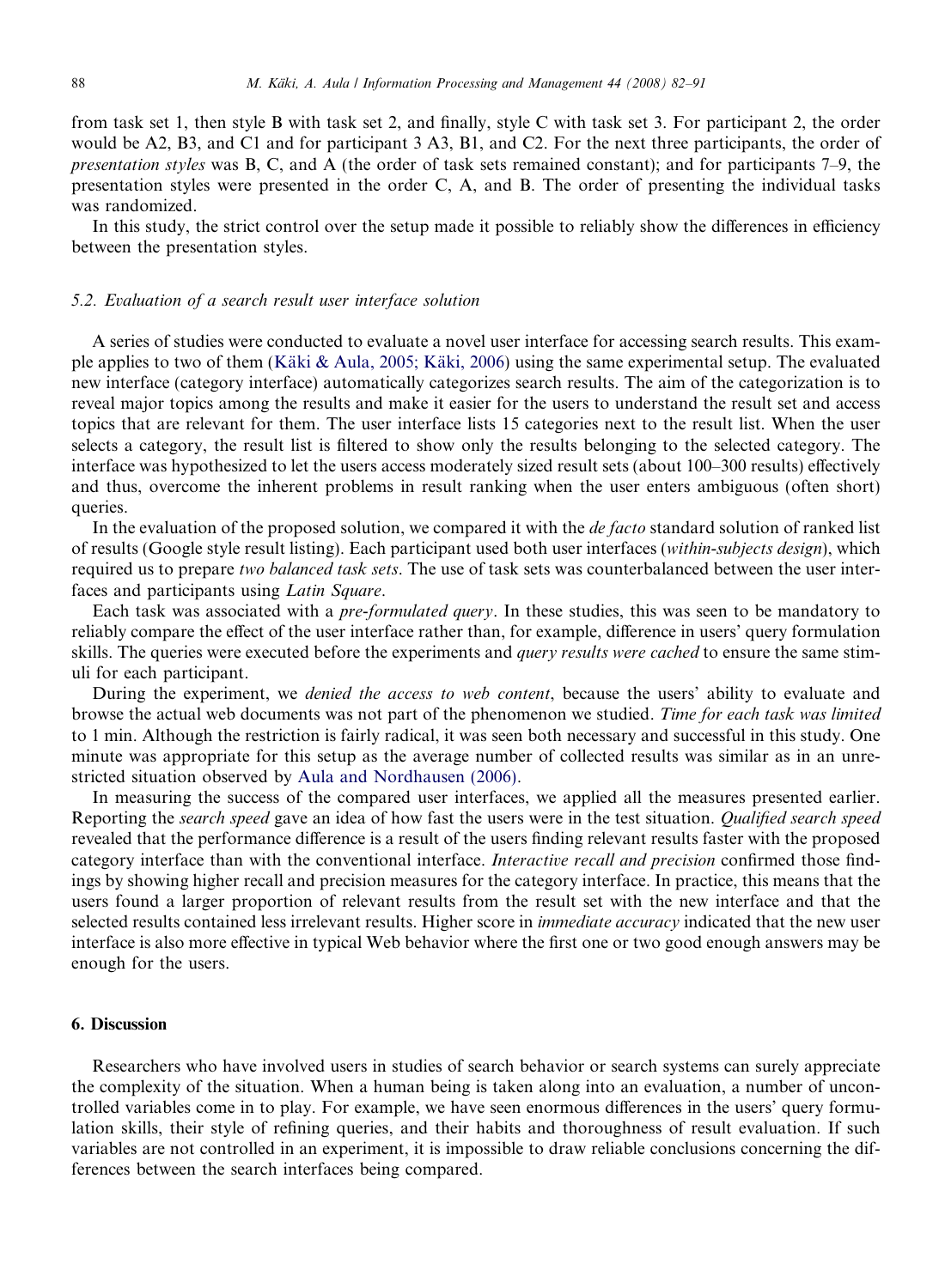Table 1

Summary of the ways of controlling the complexity and enhancing comparisons via measures in user-centered search interface studies

| Method                                           | Used to                                                                                                                 | Pros                                                                                  | Cons                                                                  |
|--------------------------------------------------|-------------------------------------------------------------------------------------------------------------------------|---------------------------------------------------------------------------------------|-----------------------------------------------------------------------|
|                                                  | Ways of controlling the complexity of user-centered evaluations                                                         |                                                                                       |                                                                       |
| Time limitation                                  | Make the users' behavior more realistic in the<br>research situation that may make the searcher<br>unnaturally thorough | Allows mimicking real search<br>speed in a controlled fashion                         | Stresses participants,<br>poses challenges for<br>ecological validity |
| Pre-formulated<br>queries $\&$<br>Cached results | Remove the variation due to the different search<br>skills of users                                                     | Eliminates variation caused by<br>differences in search skills                        | Poses challenges for<br>ecological validity                           |
| Restricting access<br>to content                 | Remove the time used for tasks that do not<br>depend on the user interface quality                                      | Makes the experiments shorter<br>and more focused                                     | Poses challenges for<br>ecological validity                           |
| Measures for search success                      |                                                                                                                         |                                                                                       |                                                                       |
| Interactive<br>precision and<br>recall           | Describe the quality of the results the users find<br>with the system                                                   | In line with classical measures of<br>precision and recall                            | Ignores the time<br>(efficiency) aspect                               |
| Search speed                                     | Describe how fast the users can find results                                                                            | Facilitates comparisons between<br>search systems                                     | Ignores the quality of the<br>selected results                        |
| Qualified search<br>speed                        | Describe how fast the users can find relevant or<br>irrelevant results                                                  | Facilitates comparisons between<br>search systems, accounts for the<br>result quality | May not be applicable in<br>every test setup                          |
| Immediate<br>accuracy                            | Describe the success in the web style searching                                                                         | Facilitates comparisons between<br>search systems                                     | Ignores the thoroughness<br>of the search                             |

In this paper, we shared our experiences in dealing with this complexity. We discussed various methods of controlling the experimental studies of search interfaces. Additionally, we presented measures for enabling meaningful comparisons of search user interfaces as summarized in Table 1.

We have successfully utilized the presented methods and metrics when comparing search user interfaces in the context of the Web. Furthermore, our experiences with the methods and metrics are based on studies where the interest has been mainly to support the users' evaluation of search results, rather than the search process on the whole. Due to these restrictions, the applicability of the methods to other contexts and situations is not trivial and needs to be considered case-by-case. However, in the following, we will aim at giving some general guidelines for applying the methods and metrics.

First, we expect most of the proposed methods and metrics to be applicable to other search contexts than Web, as well. We believe that within-subjects designs, balanced task sets, pre-formulated queries, cached result lists, limitation of the users' access to result documents, search speed, and qualified search speed can also be applied also to other search environments, such as digital libraries.

Second, the applicability of other methods or metrics, such as time limitations or immediate accuracy, should not be taken for granted. Limiting the users' time in the result evaluation phase seems to be an appropriate method in the context of the Web as Web searchers typically evaluate the results quickly. However, in the other contexts, the evaluation of search results may not follow this pattern. Immediate accuracy is a metric that specifically captures the behavior of web searchers and again, the applicability to other contexts may not be straightforward.

One must however, that all the presented methods have their shortcomings. As any method, they could even completely jeopardize the validity of the research results if applied inappropriately. Unfortunately there are no formal procedures for ensuring the valid usage of the methods but rather their suitability must be carefully considered for the research question at hand.

Our experiences with the methods and metrics are restricted in that we have focused on controlling the variability in the phase of results evaluation and those preceding it. Thus, in our studies, the users have not been allowed to formulate their own queries, spend as much time evaluating the results as they wish, or read the documents the results point to. Consequently, the studies have not given any new information about these phases of search. Future research needs to address the questions of which controlling methods are suitable when the aim is, for example, to experimentally study interface solutions aimed at facilitating initial query formulation.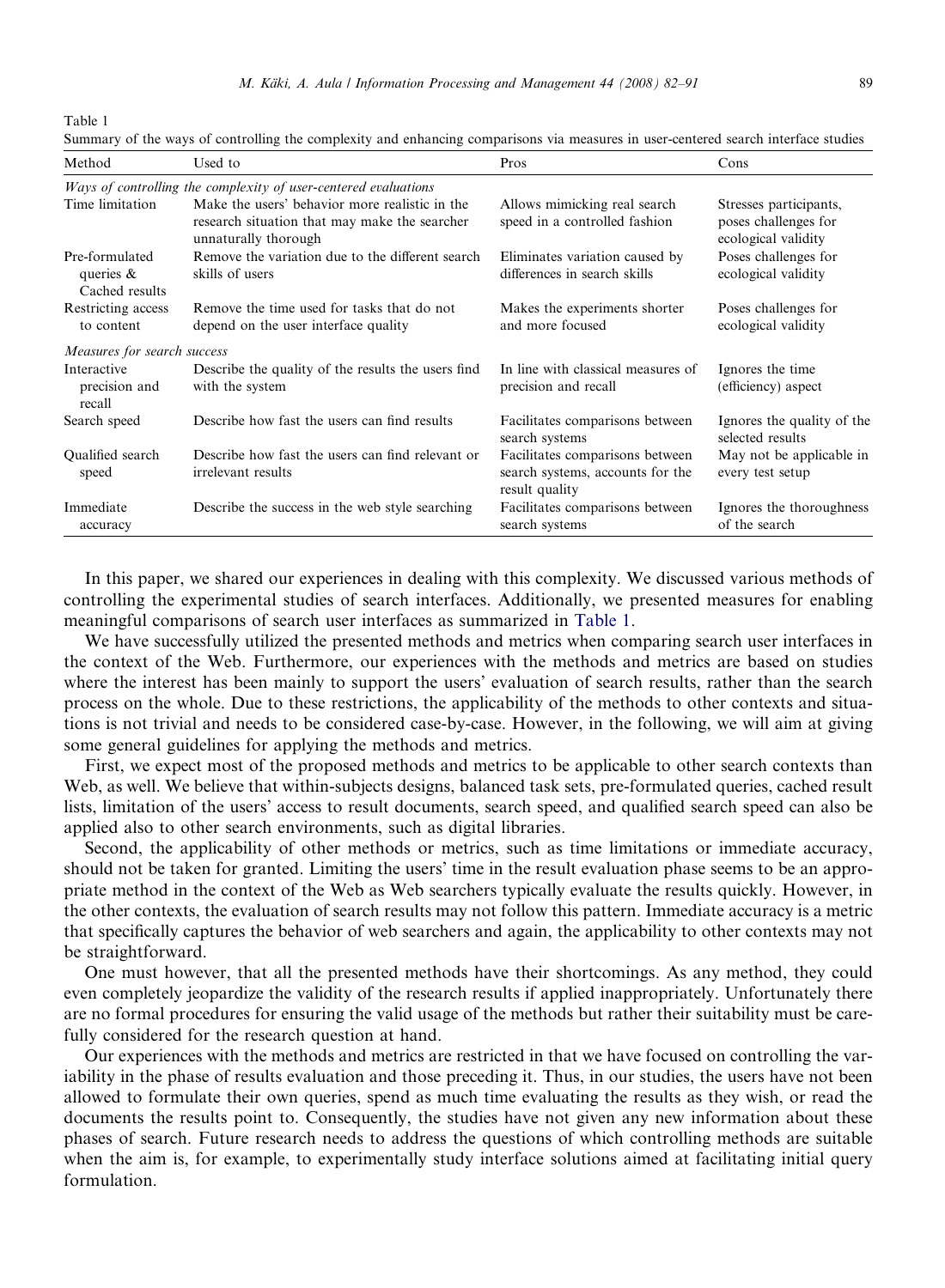## <span id="page-8-0"></span>References

- Anick, P. (2003). Using terminological feedback for web search refinement: A log-based study. In ACM SIGIR conference on research and development in information retrieval (SIGIR'03) (pp. 88–95).
- Aula, A. (2003). Query formulation in web information search. In Proceedings of IADIS international conference WWW/Internet 2003 (pp. 403–410).
- Aula, A. (2004). Enhancing the readability of search result summaries. In A. Dearden & L. Watts (Eds.) Proceedings of the conference HCI 2004: Design for life (pp. 1–4).
- Aula, A. (2005). Older adults' use of web and search engines. Universal Access in the Information Society, 4(1–2), 67–81.
- Aula, A., Jhaveri, N., & Käki, M. (2005). Information search and re-access strategies of experienced web users. In Proceedings of WWW 2005 (pp. 583–592).
- Aula, A., & Käki, M. (2003). Understanding expert search strategies for designing user-friendly search interfaces. In Proceedings of IADIS international conference WWW/Internet 2003, (Vol. II, pp. 759–762).
- Aula, A., & Käki, M. (2005). Less is more in web search interfaces for older adults. First Monday, 10(7).
- Aula, A., & Nordhausen, K. (2006). Modeling successful performance in web search. Journal of the American Society for Information Science and Technology, 57(12), 1678–1693.
- Brajnik, G., Mizzaro, S., & Tasso, C. (1996). Evaluating user interfaces to information retrieval systems: A case study on user support. In Proceedings of the 19th International conference on research and development in information retrieval (SIGIR'96) (pp. 128–136).
- Dumais, S., Cutrell, E., & Chen, H. (2001). Optimizing search by showing results in context. In *Proceedings of the SIGCHI conference on* human factors in computing systems (CHI'01) (pp. 277–284).
- Ford, N., Miller, D., & Moss, N. (2005). Web search strategies and human individual differences: Cognitive and demographic factors, Internet attitudes, and approaches. Journal of the American Society for Information Science and Technology, 56(5), 741–756.
- Frøkjær, E., Hertzum, M., & Hornbæk, K. (2000). Measuring usability: Are effectiveness, efficiency, and satisfaction really correlated? In Proceedings of the SIGCHI conference on human factors in computing systems (CHI'00) (pp. 345–352).
- Hertzum, M., & Frøkjær, E. (1996). Browsing and querying in online documentation: A study of user interfaces and the interaction process. ACM Transactions on Computer–Human Interaction, 3(2), 136–161.
- Heimonen, T., & Jhaveri, N. (2005). Visualizing query occurrence in search result lists. In Proceedings of the 9th international conference on information visualization (IV'05) (pp. 977–882).
- ISO 9241-11. Ergonomic requirements for office work with visual display terminals part 11: Guidance on usability (ISO/IEC 9421-11: 1998).
- Jansen, B. J., & Pooch, U. (2001). A review of web searching studies and a framework for future research. Journal of the American Society for Information Science and Technology, 52(3), 235–246.
- Jones, W., Bruce, H., & Dumais, S. (2001). Keeping found things found on the Web. In Proceedings of the Tenth international conference on information and knowledge management 2001 (pp. 119–126).
- Käki, M. (2004). Proportional search interface usability measures. In *Proceedings of NordiCHI 2004* (pp. 365–372).
- Käki, M. (2005a). Optimizing the number of search result categories. In Proceedings of the SIGCHI conference on human factors in computing systems, CHI 2005 (pp. 1517–1520).
- Käki, M. (2005b). Findex: Search result categories help users when document ranking fails. In Proceedings of the SIGCHI conference on human factors in computing systems, CHI 2005 (pp. 131-140). ACM Press.
- Käki, M. (2006). fKWIC: Frequency based keyword-in-context index for filtering web search results. Journal of the American Society for Information Science and Technology, 57(12), 1606–1615.
- Käki, M., & Aula, A. (2005). Findex: Improving search result use through automatic filtering categories. Interacting with Computers, 17(2), 187–206.
- Lazonder, A. W., Biemans, H. J. A., & Worpeis, I. G. J. H. (2000). Differences between novice and experienced users in searching information on the World Wide Web. Journal of the American Society of Information Science, 51(6), 576–581.
- Paek, T., Dumais, S., & Logan, R. (2004). WaveLens: A new view onto Internet search results. In Proceedings of the SIGCHI conference on human factors in computing systems (CHI'04) (pp. 727-734). New York: ACM Press.
- Pirolli, P., Schank, P., Hearst, M., & Diehl, C. (1996). Scatter/gather browsing communicates the topic structure of a very large text collection. In Proceedings of the ACM CHI'96 (pp. 213–220). ACM Press.
- Savage-Knepshield, P. A., & Belkin, N. J. (1999). Interaction in information retrieval: Trends over time. Journal of the American Society for Information Science and Technology, 50(12), 1067–1082.
- Silverstein, C., Marais, H., Henzinger, M., & Moricz, M. (1999). Analysis of a very large web search engine query log. SIGIR Forum, 33(1), 6–12.
- Spink, A., Jansen, B. J., Wolfram, D., & Saracevic, T. (2002). From e-sex to e-commerce: Web search changes. IEEE Computer, 55(3), 107–109.
- Spink, A., Wolfram, D., Jansen, B. J., & Saracevic, T. (2001). Searching the web: The public and their queries. Journal of the American Society for Information Science and Technology, 52(3), 226–234.
- Su, L. T. (1994). The relevance of recall and precision in user evaluation. Journal of the American Society for Information Science and Technology(April), 207–217.
- Tague, J., & Schultz, R. (1988). Some measures and procedures for evaluation of the user interface in an information retrieval system. In Proceedings of the 11th annual international ACM SIGIR conference on research and development in information retrieval (SIGIR'88) (pp. 371–385).